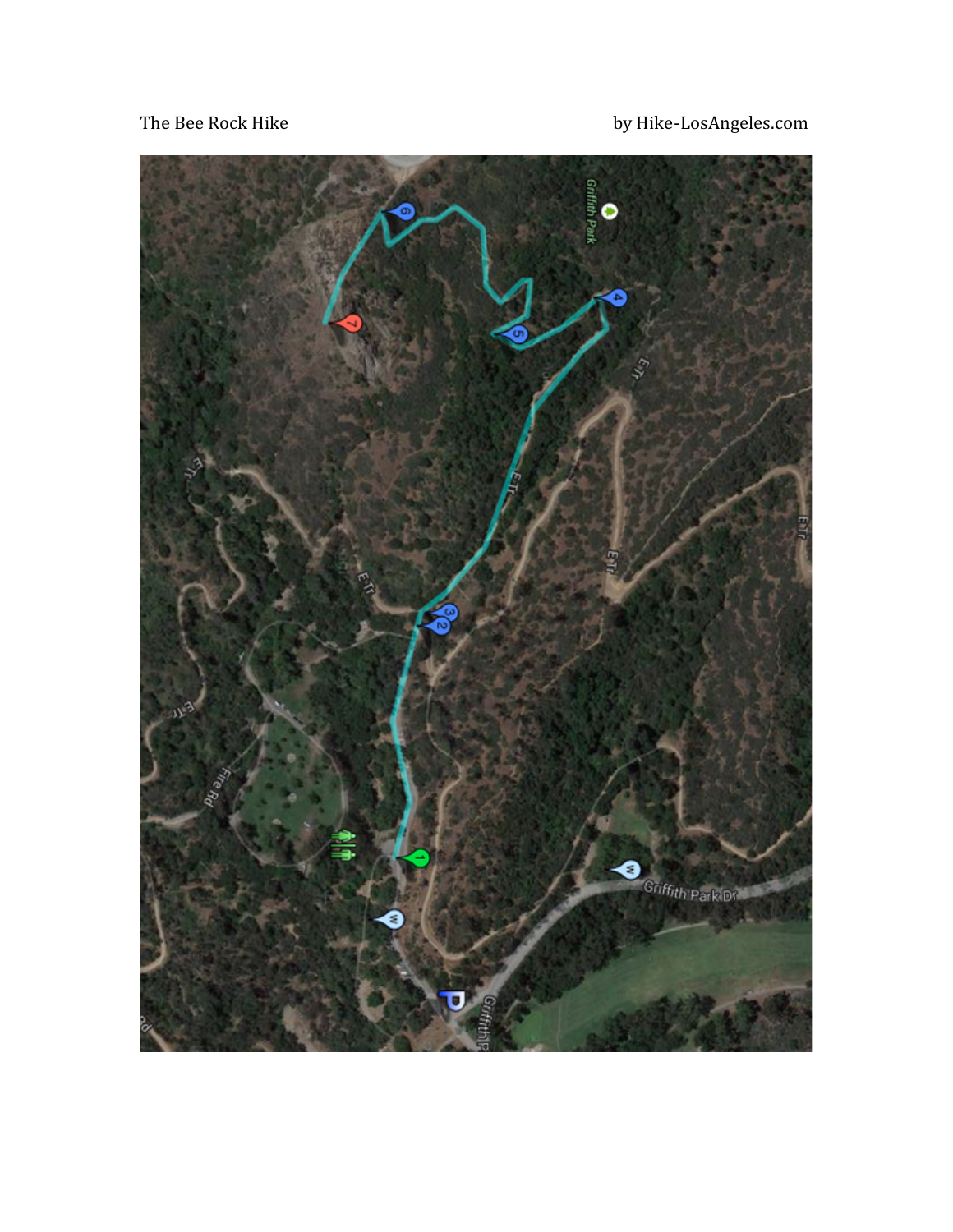## **Bee Rock Trail Guide**

DISTANCE: 1.2 Miles Roundtrip ELEVATION: 1056' ELEVATION GAIN: 536' TYPE: Out-and-Back HIKING TIME: 40 minutes RATING: Moderate

## Directions to Trailhead

Griffith Park Griffith Park Drive at Shane's Inspiration Playground Los Angeles, CA 90027

Exit the 5 at Los Feliz Blvd and head west approximately .2 mile. Turn right onto Crystal Springs Drive at the entrance to the park and proceed 1.5 miles. You will pass through 2 stop signs. At the third stop sign, turn left onto Griffith Park Drive and proceed for .2 mile. Make a slight left turn into the Old Zoo/Shane's Inspiration Parking Area. Additional parking is located near the Carousel.

Trailhead is approximately .1 mile west of Griffith Park Drive in the main parking area.



Park in the Old Zoo/Shane's Inspiration lot off Griffith Park Drive. There is additional parking down the short drive to the trailhead. This is a small lot and can fill up quickly on weekends. Overflow parking is available in the Carousel lots off Crystal Springs Drive.



The trailhead is located a short distance down the drive from the main parking area. Cross around the white gates and continue on the paved road.



As you reach for the end of the paved section of road, look for the pedestrian pass-through gate in the chain link fence on your right. Pass through the gate and turn left. Continue a short distance to the intersection of 3 dirt fire roads.



As you clear the fence, there will be a trail to your immediate right, another that backtracks to your left and a center trail almost directly in front of you. Take the center trail.